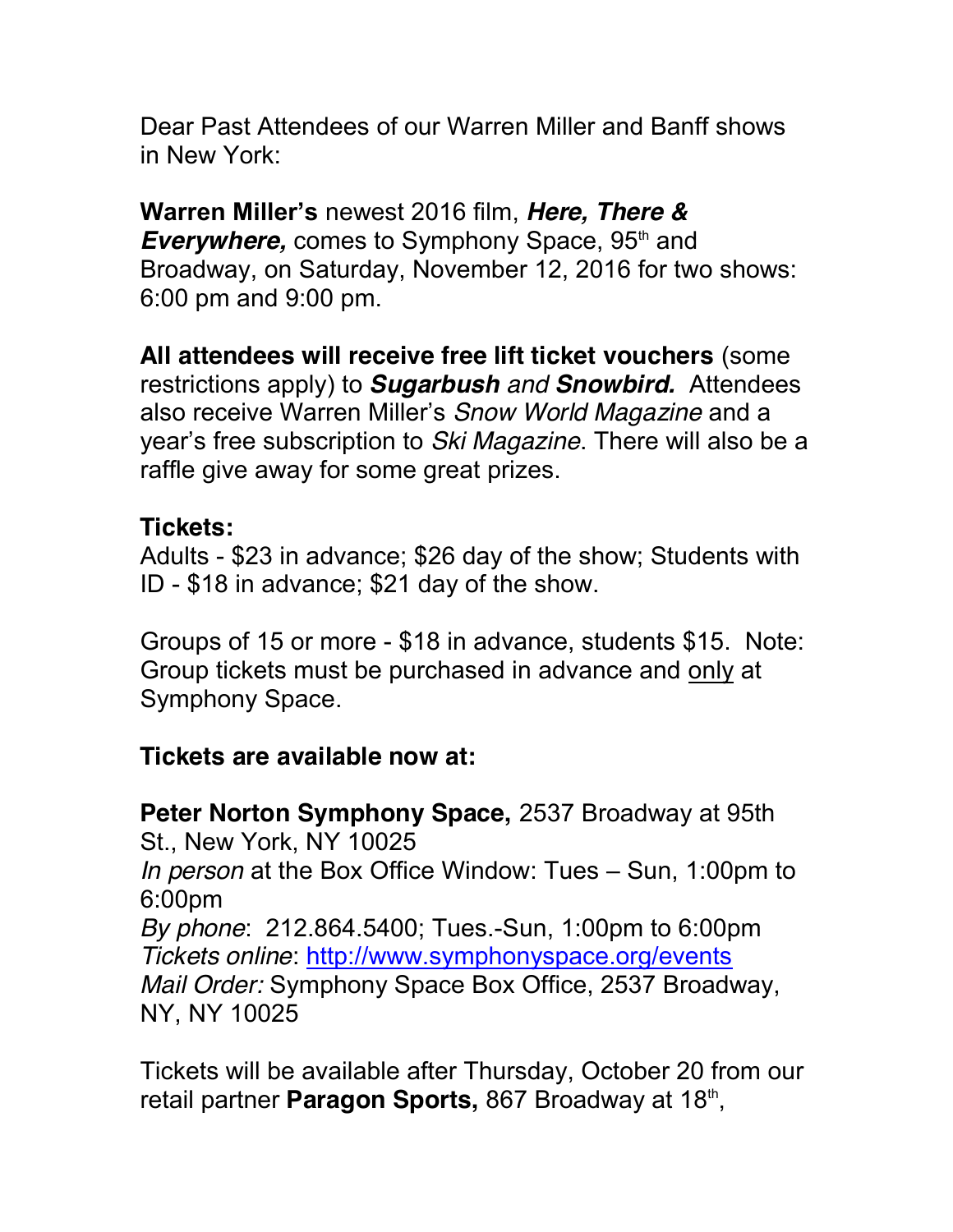212.255.8036, ext 2. Tickets are available for purchase at the Specialty Counter on the 2nd floor or by phone: Mon. through Fri. 10am - 8:30pm; Sat. 10am - 8pm; and Sun. 11am -7pm.

**Please Note:** Tickets will **not** be available at Paragon Sports on the day of the event, November 12th. On the day of the event, tickets can be purchased, if still available (\$26) only at Symphony Space.

# **FILM MENU**

## **Here, There & Everywhere**

*It's been 67 years since ski-film pioneer Warren Miller picked up a camera to capture the wonder, the adventure, the humor and the beauty that is skiing. Since that time, Warren Miller film crews have traveled the globe—from storied slopes to hidden, snow-covered corners—to celebrate all things snowsports. Their quest has taken powder-hungry filmgoers, well, Here, There & Everywhere—and this year continues that legacy.*

*It starts with* **Here.** *Because that's what every snow adventure is ultimately about: being really here—in the moment. In this 67th annual Warren Miller film, here is a freeski adventure with Ingrid Backstrom and Wendy Fisher in Crested Butte. It's a powder day with the ski patrol for Kaylin Richardson, Matt Elliott and Marcus Caston at Kicking Horse, B.C. And it's every other stunning locale the film takes you, from the steeps of Squaw Valley to the big air at Fenway Park (yes, that Fenway Park).*

*The film also journeys* **There***, that place we dream about whenever we're not in the mountains. It sweeps across the*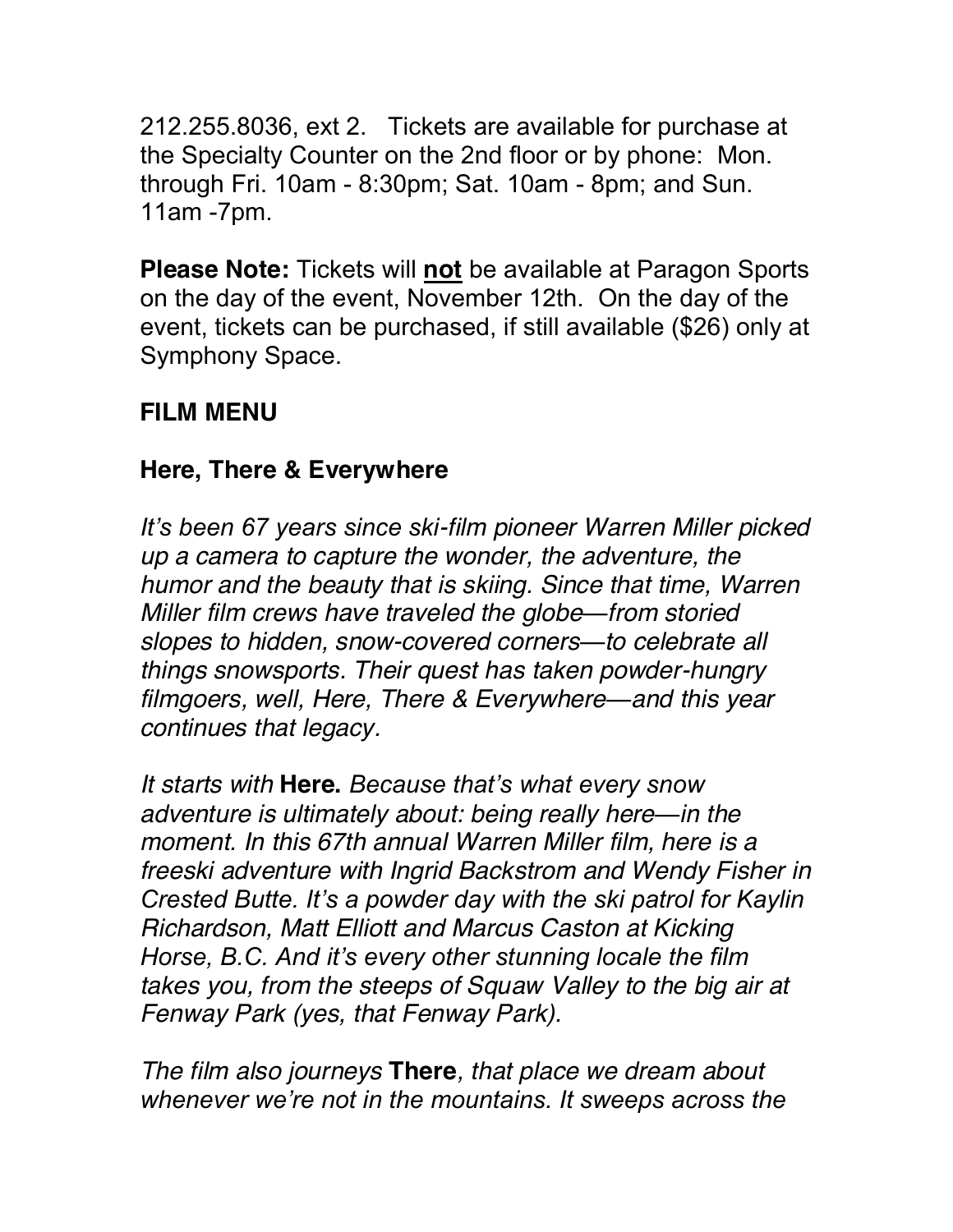*expanses of Alaska, between the backcountry yurts of Western Montana's Glacier Country, and down the slopes of Deer Valley as we pay homage to the great Stein Eriksen. It spurs us toward adventure, toward the undeniable turns we'll take this year, as soon as the snow begins to fall.*

*And before we know it, we've been* **Everywhere***—crossing Greenland by dog sled with Rob Kingwill and Seth Wescott, and following Jess McMillan and Grete Eliassen on a Swiss holiday aboard the Glacier Express.*

*All along the way, Warren Miller himself, is back, spining tales as only Warren can do, reminding us that through the years, Warren Miller films have truly taken audiences* **Here, There & Everywhere!**

*To see the Trailer, go to:* https://www.youtube.com/watch?v=EPgPNygWmUo.

### ###

*For your 2017 Calendar* - The *Banff Mountain Film Festival* will return to Symphony Space for four evenings: Sunday, Monday, Tuesday, and Wednesday /March 5 and 8, 2017. Tickets will be on sale at Symphony Space in December and at Paragon Sports in early February.

The Banff show will also be in Suffern, NY on Tuesday and Wednesday, February 28 and March 2017 at the Lafayette Theater. Tickets will be available at Ramsey Sports mid-January.

#### ###

(If you would like to be removed, please respond with